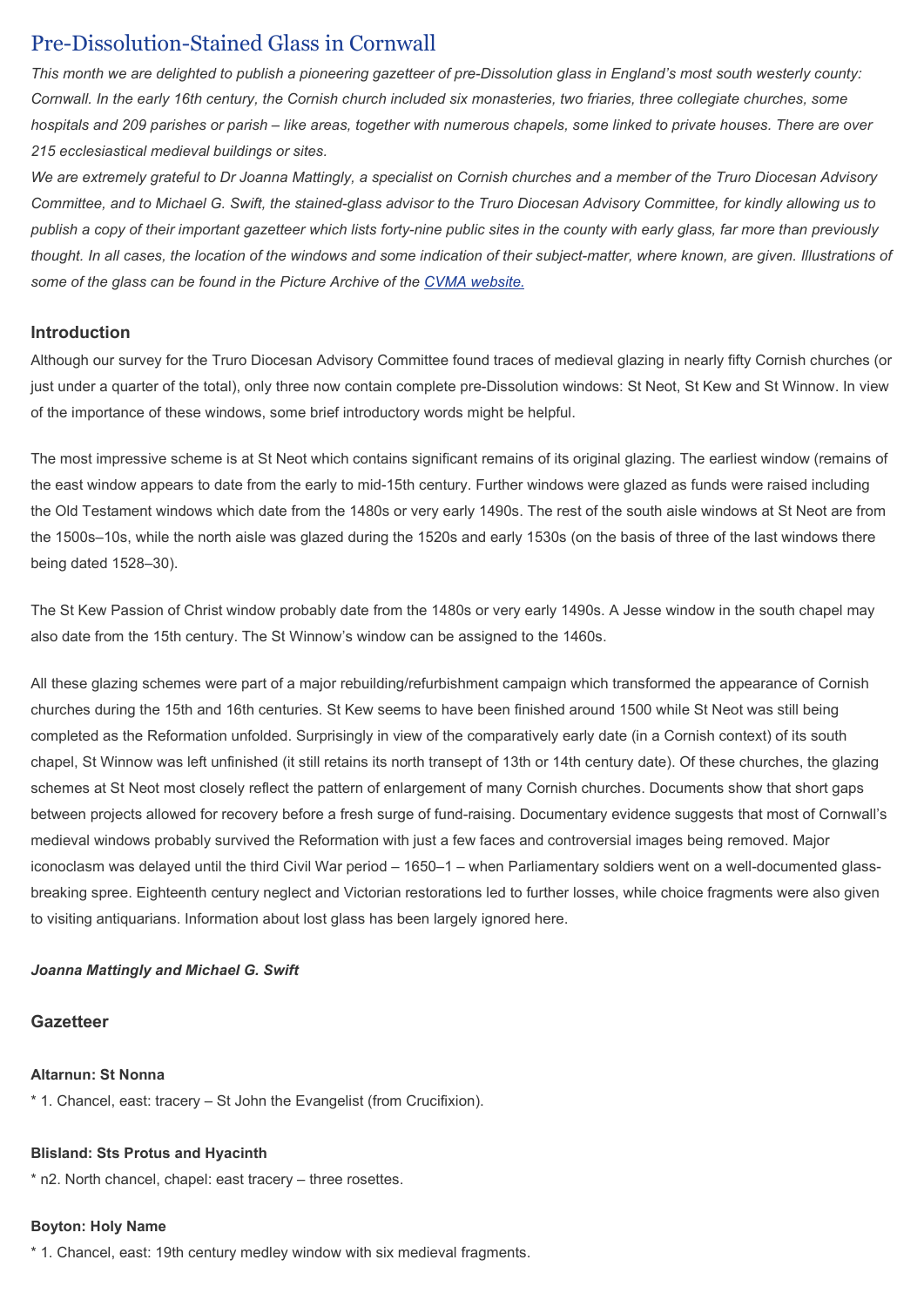#### Breage: St Breaca

- \* s2. South chapel, south: tracery head of donor?
- \* s4. South transept, east: tracery fragments.
- \* North transept, north: tracery head.

#### Cothele: St Dominic

- \* 1. Chancel, east: Annunciation in tracery, Crucifixion and armorials.
- \* South nave, 1: St Anne (teaching Virgin to read), St Catherine.

## Creed: St Crida

- \* 1. Chancel, east: tracery Christ's hand pierced by nail, fragment of crown, crown of thorns.
- \* s2. South chapel, east: tracery soldier awoken at the Tomb.
- \* s3. South chapel south, 1: tracery eagle on gold shield.
- \* s4. South chapel south, 2: tracery armorial.
- \* s5. South aisle, 1: tracery three figures, two at prayer.
- \* s6. South aisle, 2: tracery winged ox of St Luke.
- \* s7. South aisle, 3: tracery foliate and canopy work; finch with chain of office.

## Davidstow: St David

\* Tower, west: four armorial fragments.

#### Egloskerry: St Keria

\* s2. South aisle, east: tracery – Holy Trinity?

## Fowey: St Finbarrus

\* North aisle, 1: Agony in Gethsemane (transferred from Rashleigh Town House).

#### Golant: St Sampson

\* North aisle, 1: Sts Antony and James the Great, plus fragments

## Goran: St Goranus

\* South aisle, east: tracery – head of apostle or Christ

#### Helland: St Helena

\* s2. South aisle, east: tracery – including sacred monogram and arms of Giffard and Heale.

#### Lamorran: St Morren

\* s2. South transept, east: medley window of various fragments, including part of Golgotha and coat of arms.

## Landulph: St's Leonard and Dilph

\* s3. South chapel, east: armorial, Lower family – 17th century?

\* s4. South chapel, south: armorial.

## Laneast: St's Sidwell and Gulvat



Fig. 1. Head of unknown figure, Laneast.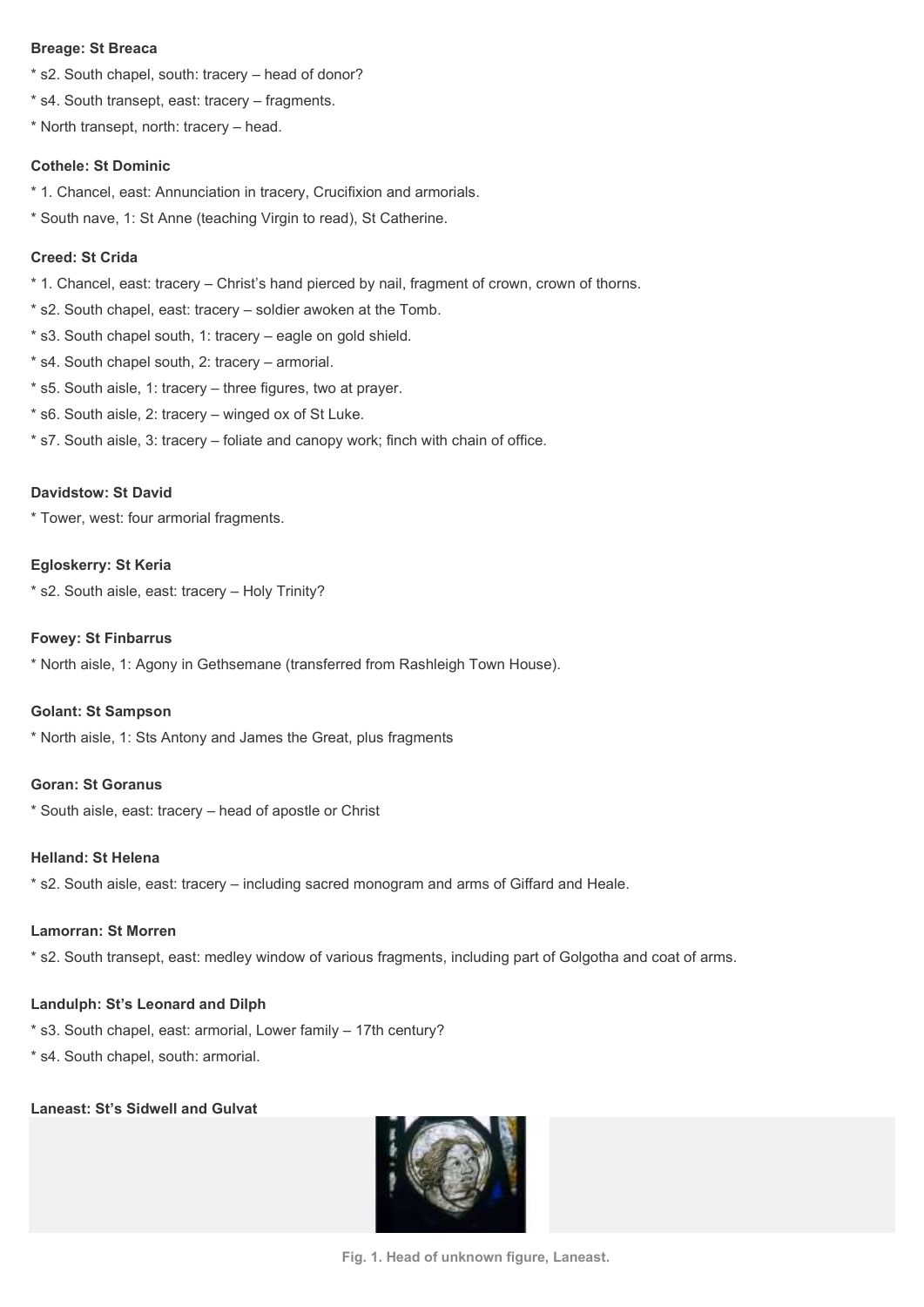\* 1. Chancel, east: tracery and central light – part of crucifixion, tracery fragments of roses and crowns, unidentified face. [Fig. 1]

\* s2. Chancel, south: St Christopher, St Etheldreda of Ely. South aisle tracery – roses.

## Lanivet: Parish church, dedication unknown

- \* n3. North chapel, 2: tracery fragments and sacred monogram.
- \* n2. North chapel, 1: tracery coats of arms.

### Lanivet: St Benet's chapel

\* Tower: three armorials including Chiverton arms.

## Lanlivery: St Brevita

\* s5. South nave: tracery – rosette.

## Lanteglos-by-Camelford: St Julitta



Fig. 2. St Bartholomew, Lanteglos-by-Camelford

- \* n2. Chancel north: armorial, head of St Christopher, grapes.
- \* s3. South nave: tracery Solomon and St Mary Salome; Joachim and Joanna.
- \* s4. South nave: tracery St's Peter, James the Great and Andrew. [Fig. 2]
- \* s6. South nave: tracery St's Jude and Bartholomew.
- \* s7. South nave: tracery vine leaves and grapes, including St Luke emblem.

## Lanteglos-by-Fowey: St Wyllow

\* South aisle, east: Annunciation Coronation of Blessed Virgin Mary, rose.

#### Launceston: St Thomas

- \* South aisle, east: arms of Launceston priory.
- \* Also, main light of border of crowns and tracery white roses.

#### Linkinhorne: St Melor

- \* n2. North aisle, east: tracery rose.
- \* n3. North aisle, 1: tracery: three roses, crown.
- \* s4. South aisle: God the Father.

#### Luxulyan: St's Circius and Julitta

\* w1. Tower: tracery and central lights fragments; left and right lights armorials.

#### Michaelstow: St Michael

\* n2. North aisle, east: tracery – head of BVM?

## Minster: St Merteriana

\* Tower, west: Trelawny arms.

## Morwenstow: St John the Baptist.

\* n2. North aisle, east: tracery – sacred monogram?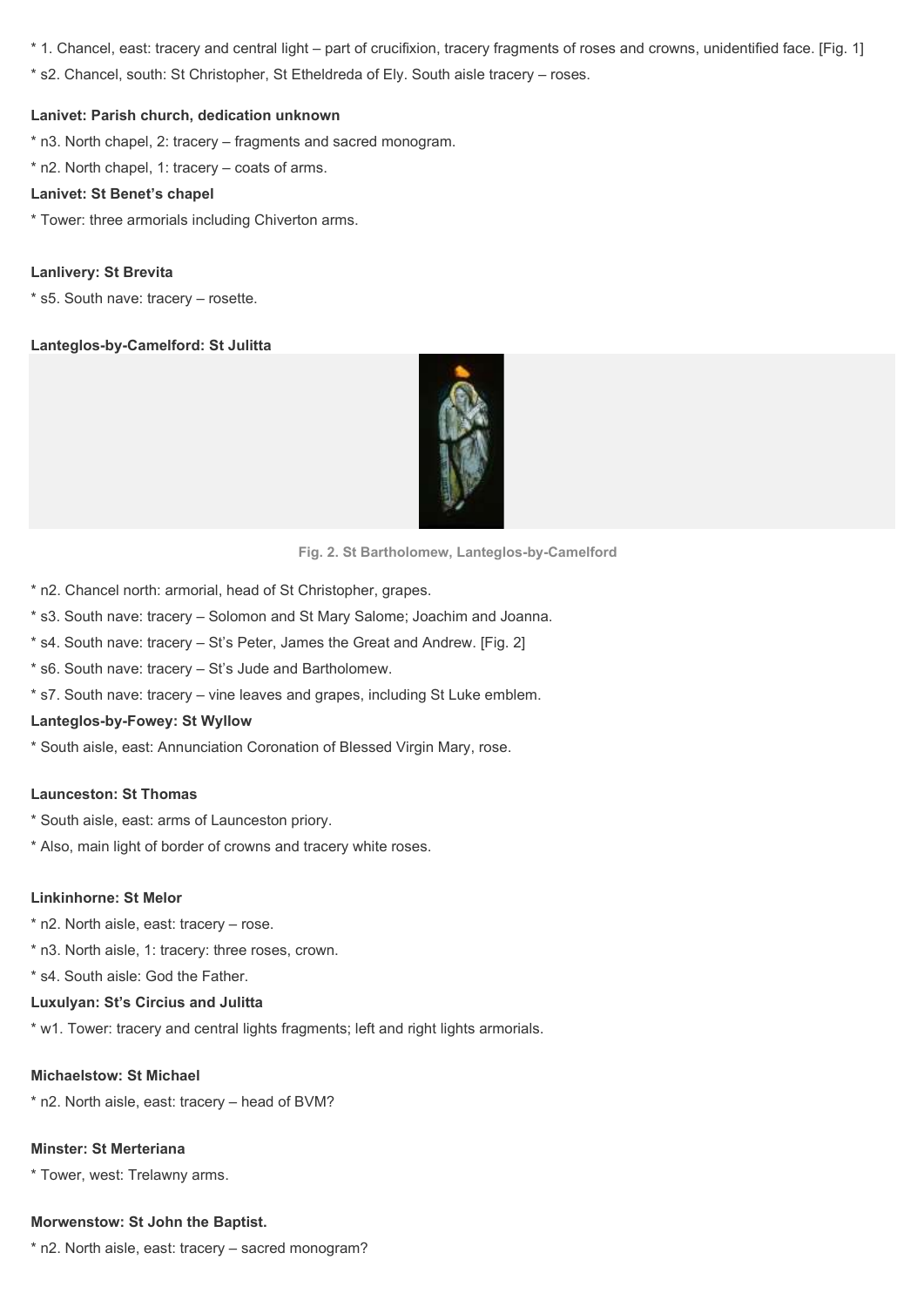## Mullion: St Melina

\* Tower, west: fragments.

## Poundstock: St Neot



Fig. 3. Canopy work at Poundstock.

\* n3. North chapel, north: canopy work, including Luke's symbol.

\* s3. South transept, east: tracery – canopy work. [Fig. 3]

#### Rialton manor

\* Two roundels: arms of Priory of Bodmin and Thomas Vivian's initials.

## Royal Cornwall Museum: see Truro

#### Quethiock: St Hugo

\* n4. North aisle: tracery – Annunciation.

#### St Blazey: St Blaise

\* Tower, west: St Blaise in centre light; tracery – roundels of chalice and host, animal with chain round neck.

## St Breocke: St Breock

\* South aisle, 5: tracery – BVM Annunciation and inscription.

## St Enoder: St Enoder

\* Southeast: head of female saint, sacred monogram and armorial.

#### St Kew: St James



Fig. 4. The Betrayal, St Kew. © Holy Well Glass



Fig. 5. Christ carrying the cross, St Kew. © Holy Well glass.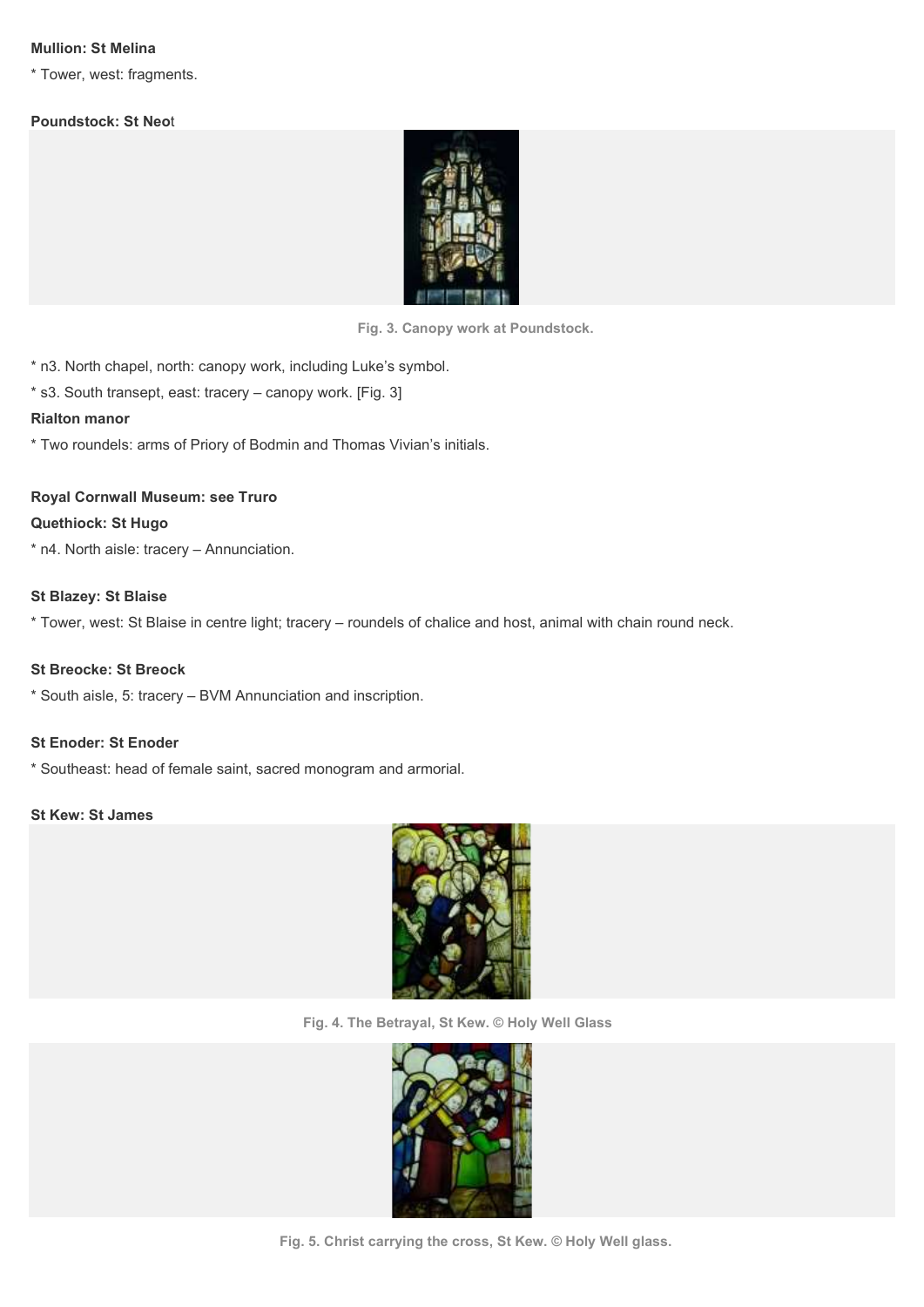\* 1. Chancel, east: tracery – roundels of St's Michael, Lawrence and two bishops; tracery – sacred monograms and crowns with roses.

\* n3. North chapel, east: twelve episodes of the Passion, Nativity and donor figures; tracery armorials of Pentire, Carminow and Bere. [Figs. 4 and 5]

\* n5. North aisle, 2: tracery – angels with symbols of evangelists.

\* s3. South chapel, east: Jesse section, sacred monograms, saint with staff, sacred monograms, figure in tabard, sacred monograms; tracery eight angels.

\* s4. South chapel, south, 1: tracery – three armorials, arms of Arundell, Bishop of Exeter and Lanhargy?

\* s5. South chapel, south, 2: tracery – rose and angel with Agnus Dei.

## St Keyne: St Kayna

\* n2. North chapel, east: tracery two armorials.

## St Mabyn: St Mebena

- \* s2. South aisle, east tracery Green Man/grotesque face.
- \* s4. South aisle, 2: tracery angel face
- \* s5. South aisle, 3: tracery foliate.
- \* s6. South aisle, 4: tracery angel face.
- \* s7. South aisle, 5: tracery angel face.

## St Martin-by-Looe: St Martin

\* s2. South chapel, east: tracery – roses and crown.

## St Mellion: St Mellanus

\* 1. Chancel east: tracery – rose, bishop, St Peter.

## St Neot: St Neot



Fig. 6. Female donor, St Neot. © YF Pictures

\* 1. Chancel, east: tracery – arms of Valletort and Luccombe. Annunciation and two female saints.

\* n2. North aisle, east: tracery – Crowning of the Blessed Virgin Mary, and St's Catherine and Barbara.

\* n4. North aisle, 1: St's John the Baptist, Gregory, Leonard znd Andrew; Harys (glazier) and possibly Courtney and other glazier donor figures.

\* n5. North aisle, 2: St Mabena, Blessed Virgin Mary, Christ, St Meubred; 'Wives of the western part of the parish' donor figures. 1528.

\* n6. North sisle, 3: St's Petroc, Clair, Manac, God holding napkin of souls (All Souls or All Saints); 'Sisters' donor figures. 1529. [Fig. 6]

\* n7. North aisle, 4: twelve scenes of the life of St Neot. Given by 'Young men' of parish. 1530.

\* n8. North aisle, west: twelve scenes of the life of St George.

\* s2. South chapel, east: fifteen scenes of the Creation. Tracery nine orders of the angelic host.

\* s3. South chapel, south, 1: eight scenes of Noah of an original 12.

\* s4. South chapel, south, 2: St's Christopher, Neot, Leonard, Catherine, and sacred monograms and armorials. Borlase donor figures; tracery – crown and sun borders.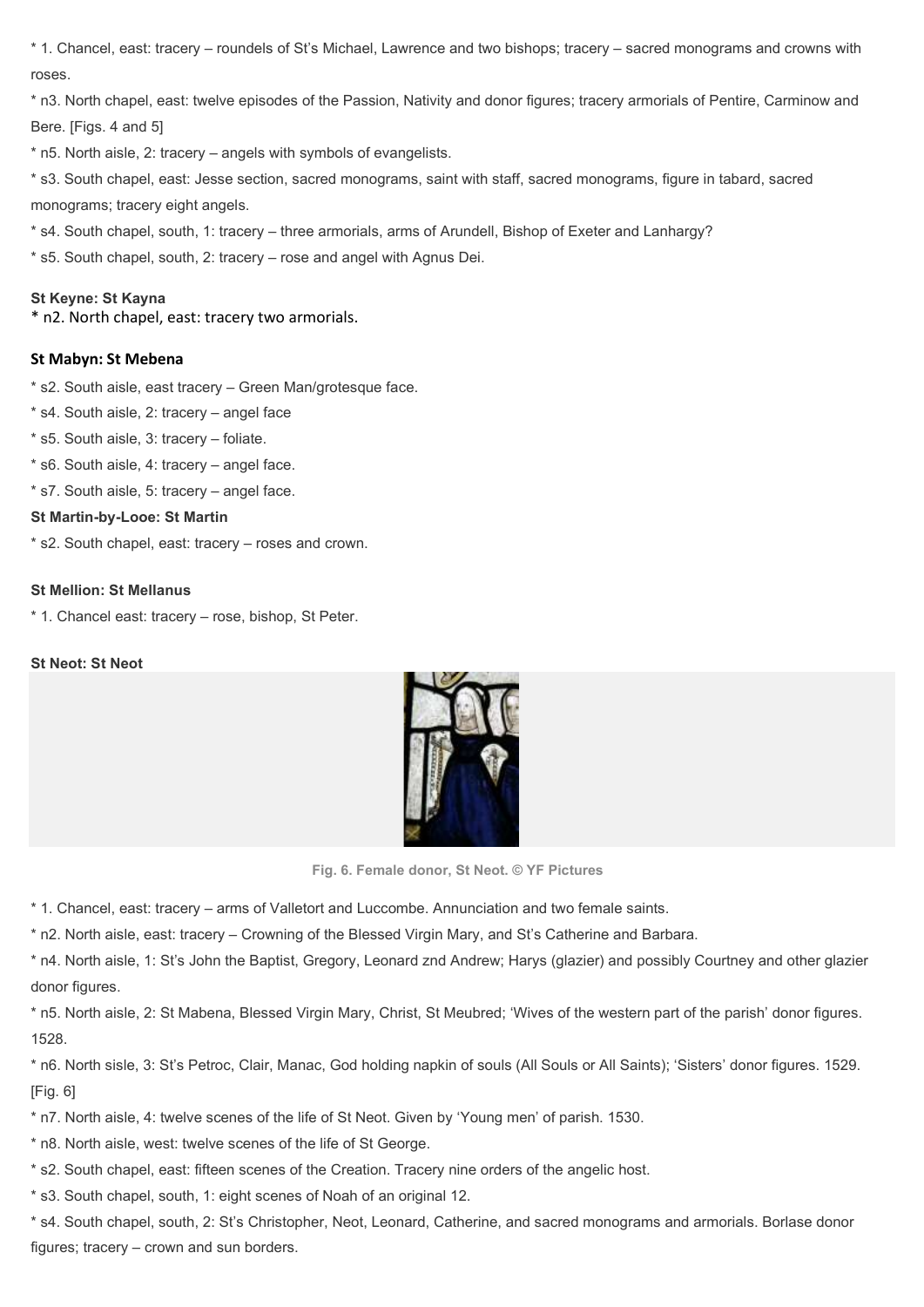\* s5. South aisle, 1: Blessed Virgin Mary, Crucifixion, Sts John the Evangelist and Stephen, with donor figures; tracery – crown and sun borders. s6. South Aisle 2: St's Matthew, Mark, Luke and John. Tracery – chalice.

\* s7. South aisle, 3: St's Lalluwy, German, John the Evangelist and Stephen, with Callaway and Tubbe donor figures; tracery – St John the Evangelist, Risen Christ, St James the Great. Tracery – Annunciation and Holy Spirit.

\* s8. South aisle, 4: Sts Peter, Paul, Christ and James.

## St Teath: St Thetha

- \* 1. Chancel, east: Passion instruments spear, wounds, sacred heart.
- \* n3. North aisle: tracery armorials.
- \* n6. North aisle: tracery armorials.
- \* s4. South aisle: tracery fragments.
- \* s5. South aisle: fragments.
- \* s6. South aisle: tracery Passion cross, ladder, spear, post, crown of thorns, lantern.

## St Tudy: St Tudius

- \* 1. Chancel, east: tracery John's symbol, sacred monogram, face.
- \* s2. South chapel, east: tracery chalice and roses.

## St Winnow: St Winnow



Fig. 7. The Virgin and child, St Winnow.

\* 1. Chancel, east: Crucifixion with Blessed Virgin Mary and St John.

\* s2. South aisle, east: Tracery arms of Kayle, Archdekne and Courtenay and. Sts George, Blessed Virgin Mary and Child, Sts Christopher, Michael, bishop saint, St Mary Magdalene, Blessed Virgin Mary (from Annunciation), Sts Winnow?, and Leonard; donor figures of Courtenay and Archdekne. [Fig. 7]

## Sheviock: Blessed Virgin Mary

\* n2. North chapel, east tracery – BVM head and Courtenay arms?

## Sithney: St Sithney



Fig. 8. Unidentified head, Sithney

- \* s2. South aisle, east: arms of Penrose 17th century?
- \* s4. South aisle, 2: heads only of angel, Gabriel, Blessed Virgin Mary, bishop and two others. [Fig. 8]

# South Petherwin: St Paternus

\* s3. South chapel, south: tracery – Tregadock and Tremayne arms, and empty shield.